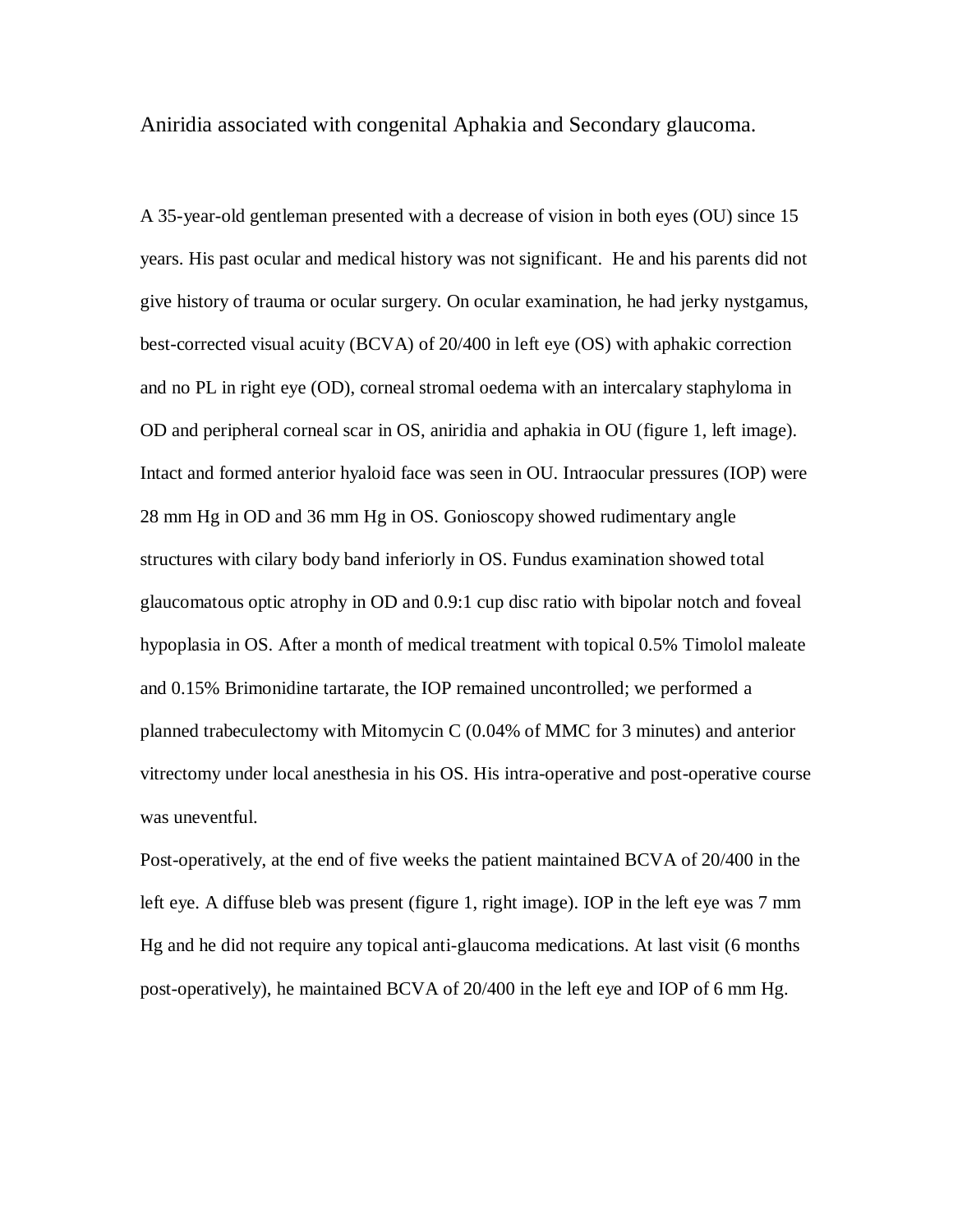Visual function may be affected in Aniridia due to other associated anomalies like secondary glaucoma, cataract, foveal hypoplasia. To our knowledge there is no reported case in literature where aniridia has been associated with congenital aphakia. In aniridia, secondary glaucoma are attributed to number of mechanisms like increased confluence of irregular attachments from iris stroma to angle wall, absence of schlemm's canal, or secondary angle closure following miotic therapy. In the present case, vision in right eye was lost due to glaucomatous optic atrophy and in left eye there was advanced cupping. Timely, planned surgery with Trabeculectomy with MMC and anterior vitrectomy could control his IOP without medication and gave stable vision. Number of surgical procedures have been described with unsatisfactory and varying results for the management of secondary glaucoma in aniridia like ALT, goniotomy, Trabeculectomy , cyclocryotherapy, Molteno implantation.<sup>3</sup>

This case highlights that aniridia can also be associated with primary aphakia and secondary glaucoma and timely surgical intervention in such cases achieves adequate control of IOP with preservation of good visual function.